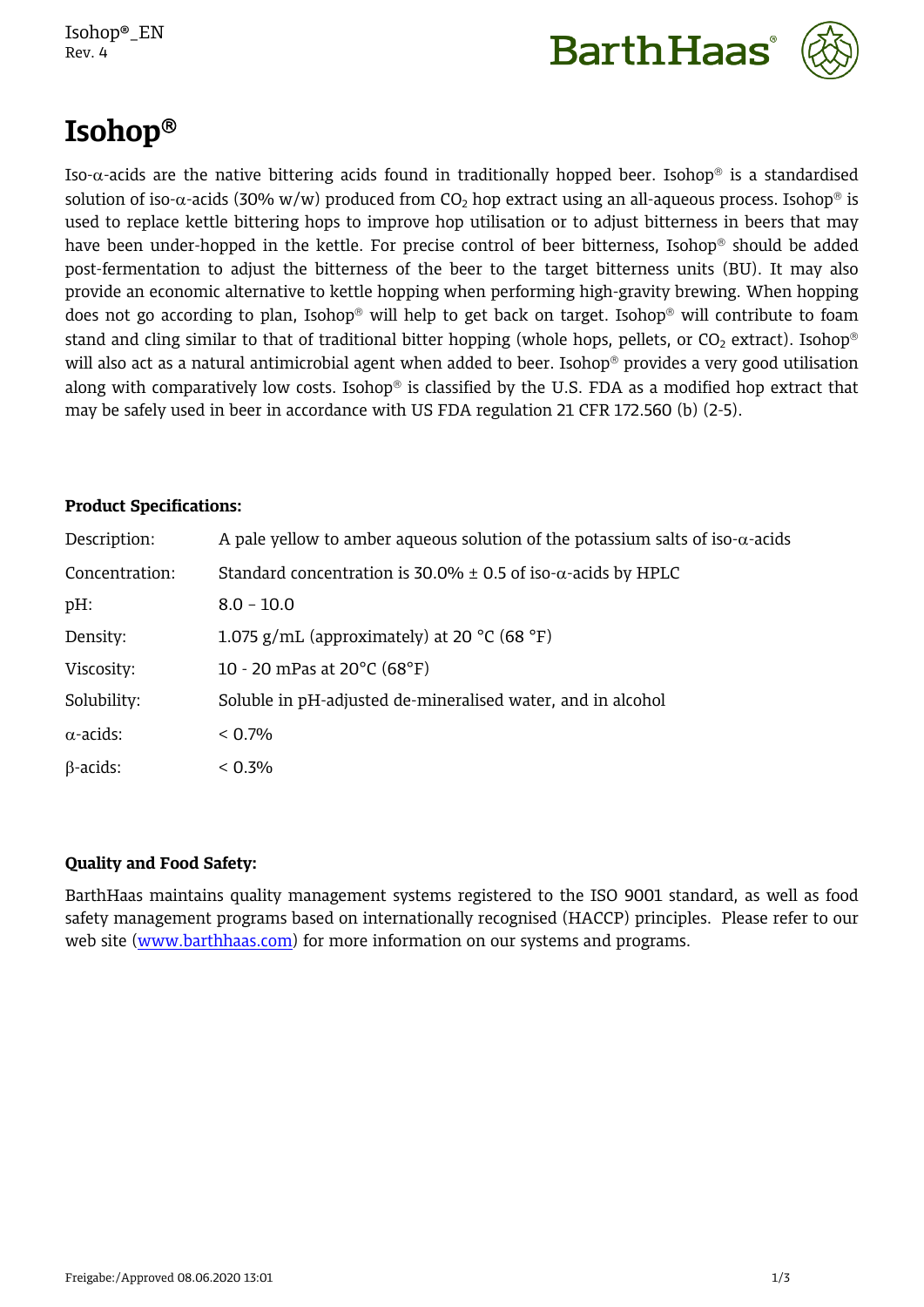



## **Product Use:**

Isohop<sup>®</sup> is normally used after fermentation and before final filtration. Utilisation of Isohop<sup>®</sup> in final beer is typically between 60 - 90% depending on the time and efficiency of dosing. If Isohop<sup>®</sup> is used in the brewhouse, utilisation may be expected at 50 - 60%. The preferred point of post-fermentation addition is close to a region of turbulent beer flow, e.g. on the suction side of a centrifugal pump. The dosing pump should be adjusted to deliver the Isohop<sup>®</sup> over approx. 70% of the total transfer time. It is advisable to make the addition prior to the final filtration step. Local high concentrations of iso- $\alpha$ -acids should be avoided in the beer stream and the addition point should be well separated from that of any other additions. Isohop<sup>®</sup> may be added at ambient temperature without prior dilution directly to beer. Dilution is not advised, but if necessary, the use of de-mineralised water and a pH adjustment to 9 - 10 with KOH is recommended. Do not use sodium bases to adjust the pH of dilution water; caustic soda or sodium hydroxide form poorly soluble salts with most hop acids.

The amount of Isohop<sup>®</sup> needed for dosing is calculated based on the product concentration and the assumed utilisation. Conducting trials at the brewery will determine the correct dosage of Isohop<sup>®</sup> in regard to sensory bitterness. Isohop<sup>®</sup> will give similar bitterness as that of traditional iso- $\alpha$ -acids. Following dosing, we recommend cleaning lines and dosing pumps with warm slightly alkaline demineralised water or ethanol immediately after each use.

## **Usage Calculations for Bitterness Adjustment:**

The following calculations are based on an assumed utilisation of 80%. (IAA = iso- $\alpha$ -acids).

 $Desired$  Sensory Bitterness Units  $=BU$ 

1000 100 80 1000 and the state of the state of the state of the state of the state of the state of the state of the state of the state of the state of the state of the state of the state of the state of the state of the state of th Dosage in grams IAA per hL of beer =  $BU \times \frac{100}{200} \times \frac{100}{1000}$ 80 Dosage IAA in mg/L (80% *utilisation*) = BU  $\times \frac{100}{20}$ 

Dosage amount of Isohop $\mathcal{O}(30\%$ IAA) in g/hL :

$$
BU \times \frac{100}{80} \times \frac{100}{1000} \times \frac{100}{30} g/hL = BU \times 0.42 g/hL
$$

Amount of Isohop $\circledR$  (30%IAA) in mL/hL :

$$
BU \times \frac{100}{80} \times \frac{100}{1000} \times \frac{100}{30} \times \frac{1}{1.075} \text{ mL/hL} = BU \times 0.39 \text{ mL/hL}
$$

*(e. g. for 5 desired sensory bitterness units 5 X 100/80 X 100/1000 X 100/30 = 2.1 g/hL 30% Isohop is necessary if utilisation is 80%)*

## **Packaging:**

Isohop® is normally supplied in high-density polyethylene containers of 20 kg. Larger package units are available on request.